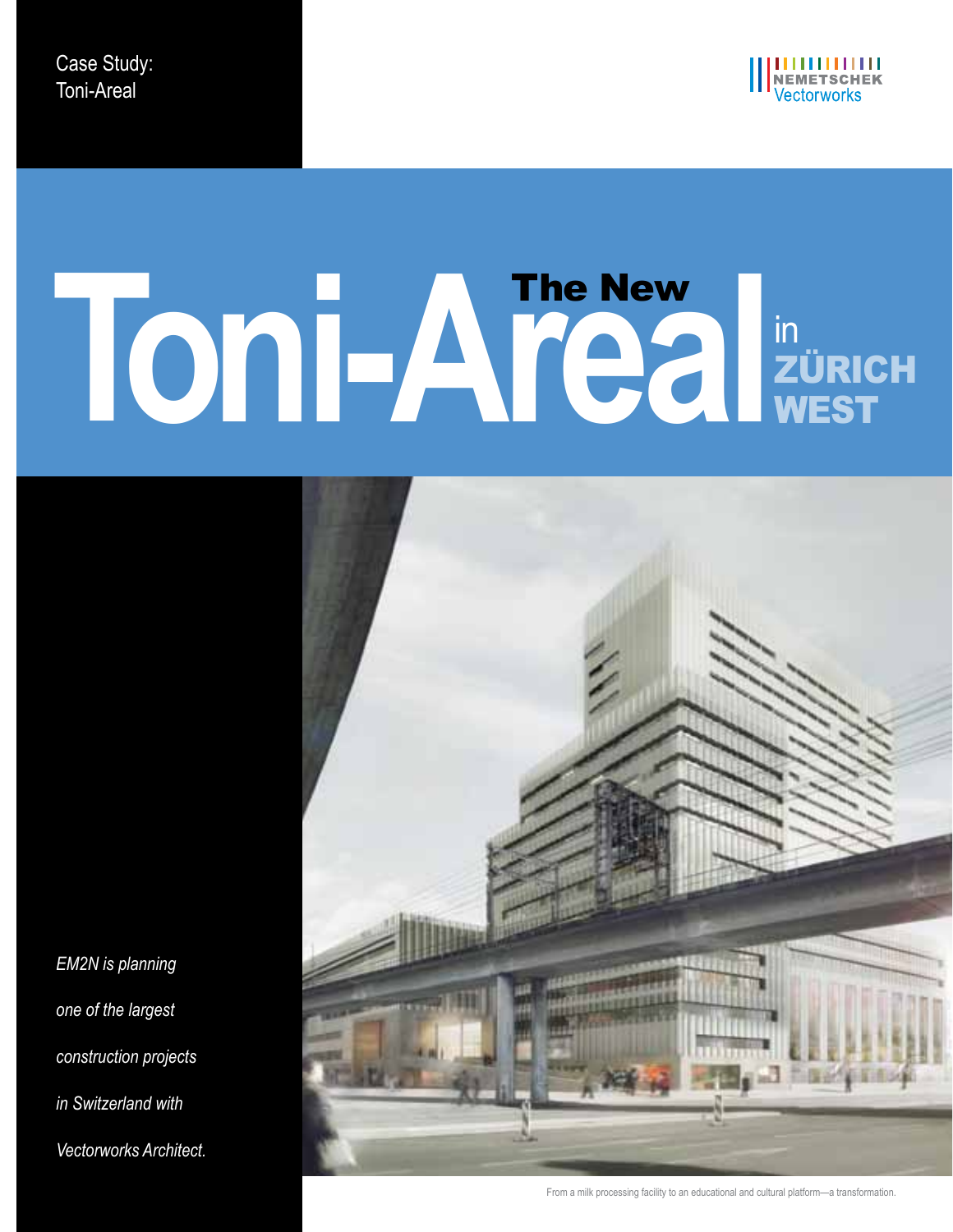

New Zürich University of the Arts

*The Toni-Areal is a crucial part of the plan to breathe new urban life into Zürich West. It features spaces for cultural events, as well as apartments for the Zürich University of the Arts and the Zürich University of Applied Sciences. The Zürich based architecture firm EM2N | Mathias Müller | Daniel Niggli is planning the project using Vectorworks® Architect software.*

### **One of the largest construction projects in Switzerland**

Starting in 2013, the former milk processing facility will be the new home of the Zürich University of the Arts and two departments of the Zürich University of Applied Sciences. "The Toni Areal is an important investment in Zürich as an educational and cultural center that benefits the local creative economy," noted Regine Aeppli, Director of Education, at the beginning of the remodeling and extension work. Many of the main areas of the building will be accessible to the public. Construction Manager Markus Kägi says, "Though the industrial character of the colossus is preserved, we're not creating a fortress, but an open and permeable building."

The Toni-Areal is one of the largest construction projects ever undertaken in Zürich and will be the largest construction site in Switzerland during its realization phase. The total usable floor space is 108,500  $\text{m}^2$  (c. 1,167,884 ft<sup>2</sup>), of which the colleges comprise 84,500 m<sup>2</sup> (c. 909,550 ft<sup>2</sup>). The remaining 23,500 m<sup>2</sup> (c. 274,480 ft<sup>2</sup>) are dedicated to housing, cultural events, restaurants, and small retail shops, as well as parking and technology. The construction price including basic upgrades and tenant upgrades—amounts to about 350 million Swiss francs.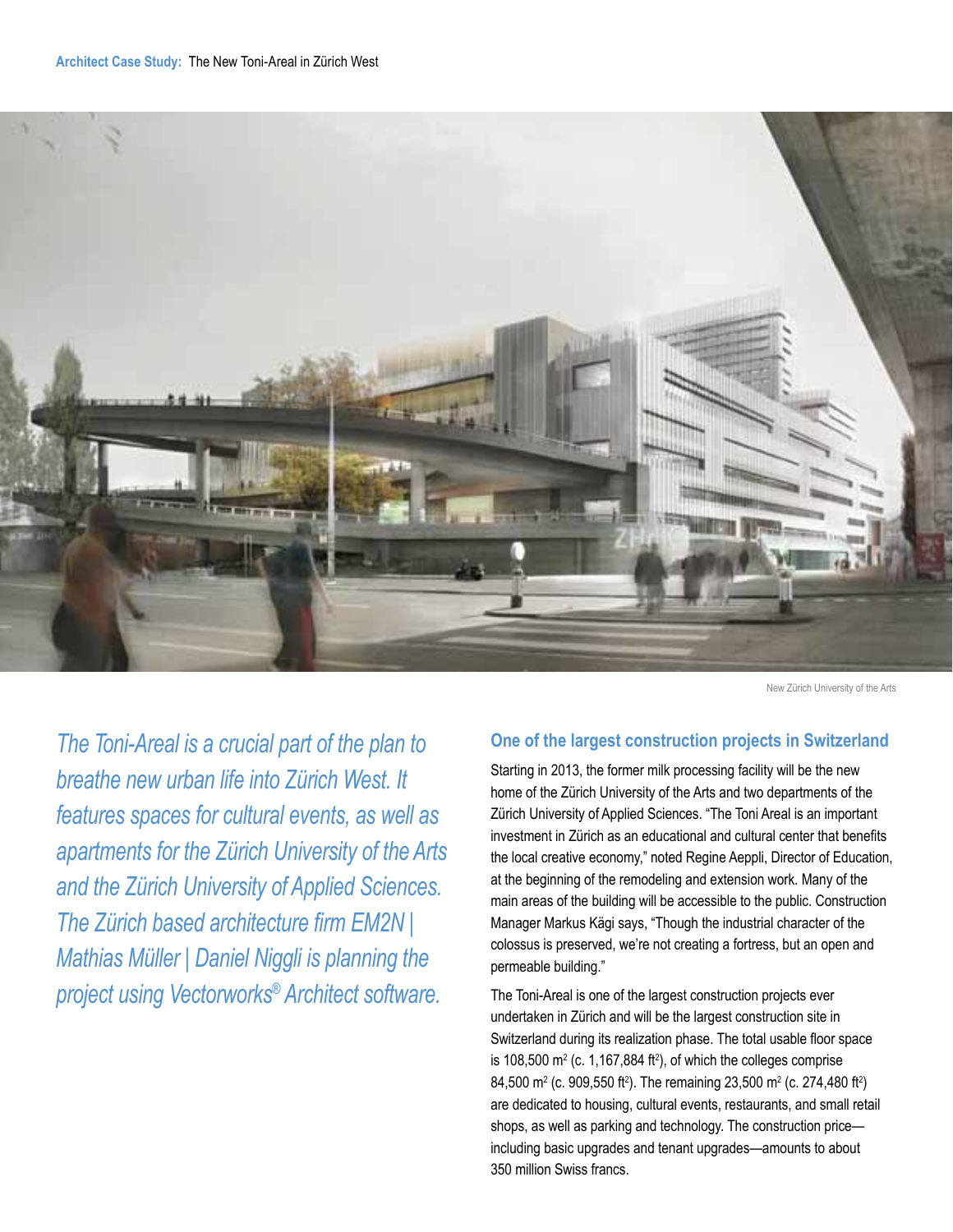# **Rapid Urban Development**

The gigantic industrial complex in Zürich West first opened in 1977 as Europe's largest and most modern milk processing facility and was closed in 2000 after only 23 years. During the interim period, the Areal was used by clubs for cultural and sporting events. In 2006, a contracted study pursued the possibility of its architectural rebirth as an educational and cultural center. The new Zürich University of the Arts and the Universities of Social Work and Applied Psychology now look forward to sharing their new homes here.

Today, Zürich West is a thriving area that has largely escaped its industrial past. Its transformation into a mixed, lively part of town serving many diverse uses is still in full swing—Zürich West is up and coming. The Toni-Areal project combines two interesting developments—on one hand, the project represents a spatial implementation of the reformed academic landscape in Switzerland. On the other, it is a crucial element in the urban transformation process that has overtaken this town–a development that will change and shape the character of Zürich as a whole.

# **The Toni-Areal: Numbers and Data**

| Toni-Areal milk processing facility: | $(1977 - 2000)$                                          |
|--------------------------------------|----------------------------------------------------------|
| Contracted study completed:          | 2006                                                     |
| Completion of building:              | 2013                                                     |
| Building volume (SIA 116):           | 520,500 m <sup>3</sup> (c. 18,381,284 ft <sup>3</sup> )  |
| Total usable floor area:             | $108,500$ m <sup>2</sup> (c. 1,167,884 ft <sup>2</sup> ) |
| Countable gross floor area:          | 125,000 m <sup>2</sup> (c. 1,345,489 ft <sup>2</sup> )   |
| Facade:                              | 40,000 m <sup>2</sup> (c. 430,556 ft <sup>2</sup> )      |
| Heat production:                     | <b>Waste heat and district heating</b>                   |
| Minergie Standard (new building):    | Compliant                                                |

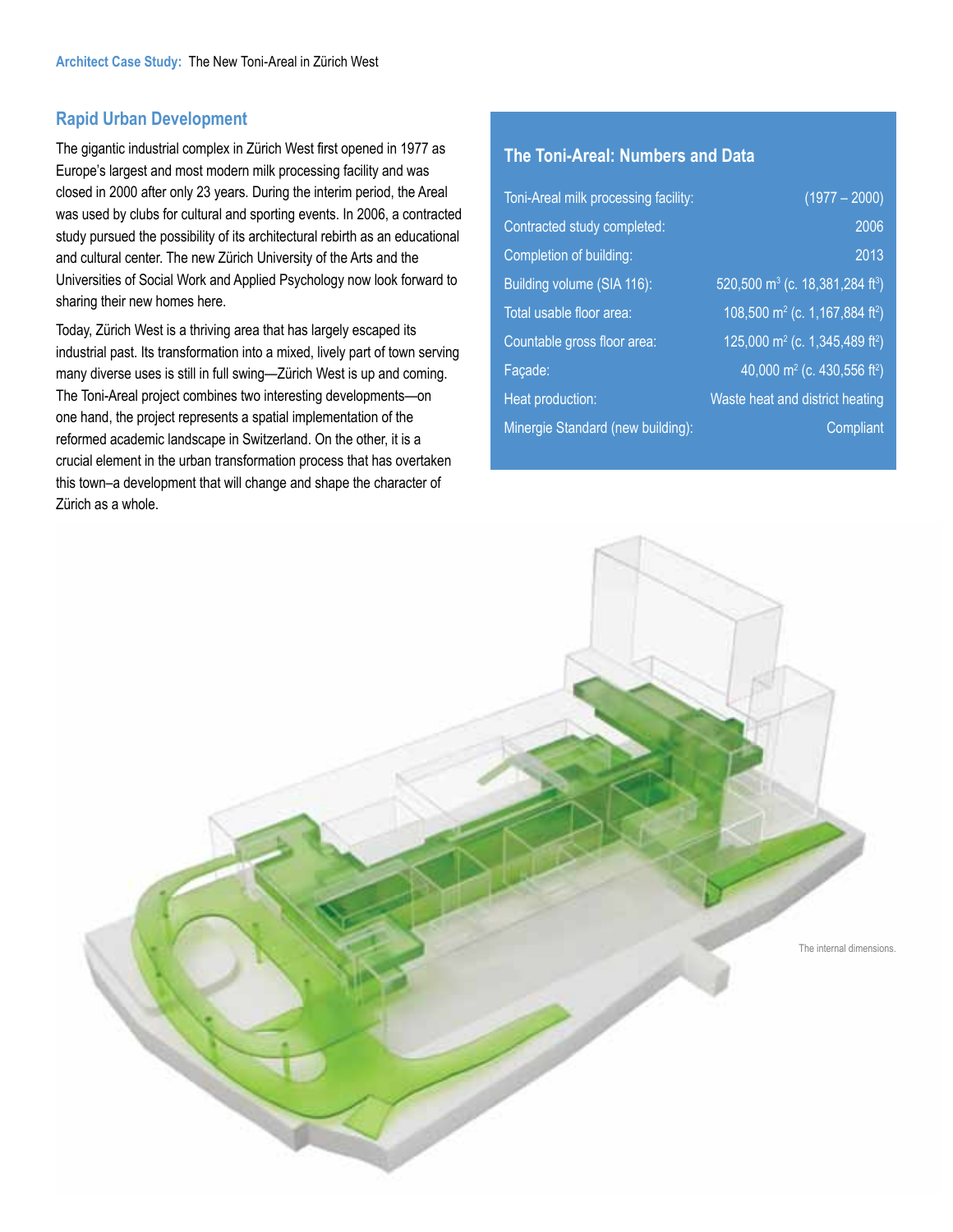

*"Vectorworks is a CAD program which creates the perfect balance between the expectations that typically exist for a contest competition plan and those that exist for an implementation plan. This CAD software accomplishes both tasks without any problem."* 

*– Christof Zollinger, Associate and General Project Manager, EM2N, Zürich, Switzerland*

# **Planning with Vectorworks Architect**

Like all EM2N projects, the Toni-Areal was planned with the help of Vectorworks Architect software. In a project with a building volume of 520,500 m $^3$  (c. 18,381,284 ft $^3$ ) and a 125,000 m $^2$  (c. 1,345,489 ft $^2$ ) gross floor space that approximates the size of an entire city quarter, the sheer volume of data represents a formidable challenge. Thanks to Vectorworks' simple and flexible data model, EM2N was able to efficiently manage this enormous amount of data. Depending upon the need at hand, EM2N could store one plan in a single document, assemble several plans in one CAD/BIM document, or reference certain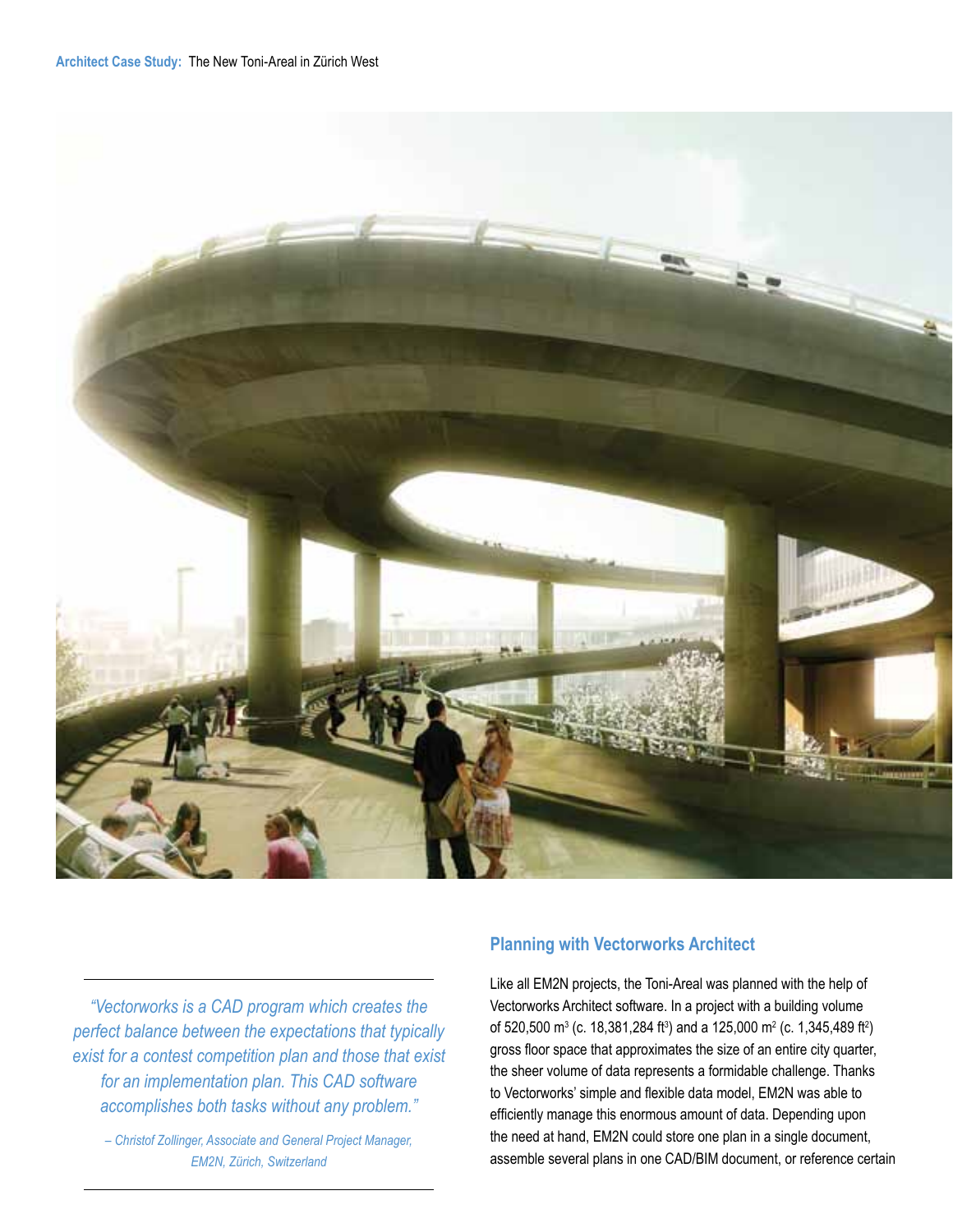

components in other plans, like the Toni-Areal's inventory. Traditionally, the Vectorworks application has been especially effective for creating layouts. "A plan composition with layout, profile, and detail views must happen quickly, and Vectorworks does a very good job with it," says Christof Zollinger, one of the two general project managers for the Toni-Areal and an associate at EM2N. He has managed the Toni-Areal team at EM2N since 2006. "Vectorworks is a CAD program which creates the perfect balance between the expectations that typically exist for a contest competition plan and those that exist for an implementation plan. This CAD software accomplishes both tasks without any problem," explains Zollinger.

In addition to the entire construction detail, as well as the countless plans for layouts, profiles, façades, staircases, details, and other components, the firm also compiled special plans for the "pearls," a name coined by EM2N project manager Enis Basartangil for the six most significant locations within the Toni-Areal. The pearls include the library, the entrance hall, and the concert hall, among other locations. The plans for these representative locations are graphically more elaborate than those for other building components and display additional information such as structural engineering information, since these spaces usually extend over several floors.

Space and acoustics play a crucial role in the concert hall's design. The entrance hall drawings include all surfaces with the construction joints, as well as all façades. With the Vectorworks program, the firm was able to handle the large size and number of all the plans with precision and efficiency–the program was at all times fully in control of the Herculean task

## **Teamwork**

The scope and complexity of the project, as well as the size of the team, made it necessary to create a system of parameters that would record and standardize the ground rules for working with the design software for all involved parties. This included directions for the program settings, a definition of the class structure, correct naming of plans, a plan structure, adept handling of the Vectorworks' teamwork functions, as well as details like the seven line widths and numerous tips for concrete. The system ensured a uniform use of the Vectorworks program, and subsequently the creation of consistent plans and documents. It serves as an encyclopedia and assists all those that newly join the project.

The CAD-integrated database used BIM to collect building information for doors, door numbers, room sizes, and room numbers. Moreover, the team compiled a symbol library specifically for the Toni-Areal. "Once we introduced the necessary structures and everyone observed them, Vectorworks ran impeccably," observes Basartangil. In the meantime the system of rules has become so comprehensive that a revised version was adopted by EM2N as the office standard.

EM2N did not just use symbols for doors, interior glazing, sinks, and other items. Rather, entire residential units were defined as one symbol in order to perform changes in the 20 plus residential units in an efficient and consistent manner.

# **Becoming Part of Town**

With the realization of the Toni-Areal, two educational institutions, The College of Design and Arts and the Academy of Music and Theater, will be united to form the new Zürich University of the Arts, which will share space with the Zürich University of Applied Sciences. By consolidating the two institutions in one location, they will be able to optimize their space requirements and reduce their operating costs.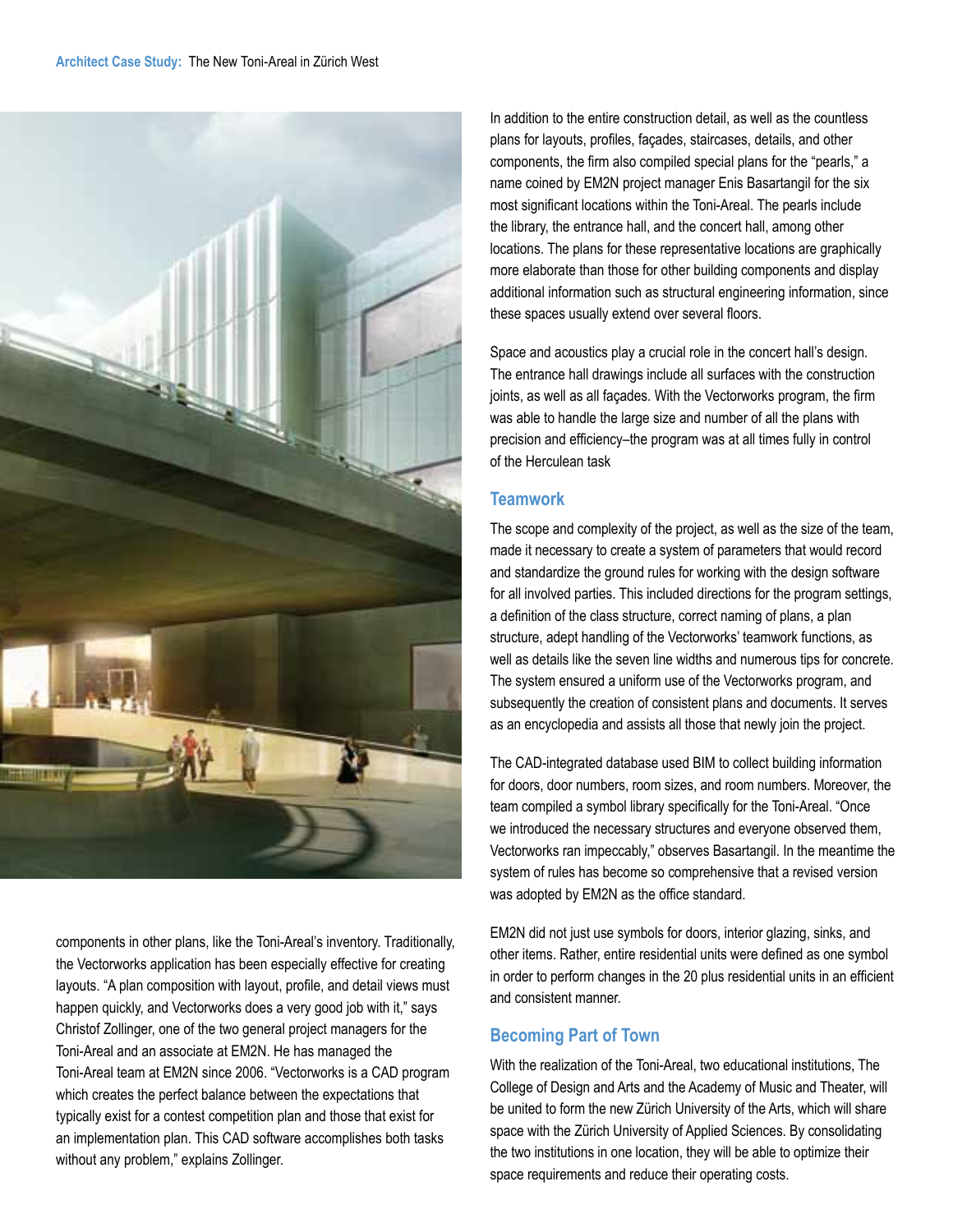

"Pearl" denotes the six most important rooms, such as the library.

EM2N's proposal was chosen primarily for its flexibility, which was best able to accommodate the entirely different requirements of two educational institutions with respect to their home. "What mattered was the space allocation plan that we compiled with the help of Vectorworks. We did not initially define each room with its detailed function, but rather specified areas and quarters within the existing structure," Zollinger explains. "Only in this way could the current and possible future needs of the two universities be satisfied."

*"What mattered was the space allocation plan that we compiled with the help of Vectorworks. We did not initially define each room with its detailed function, but rather specified areas and quarters within the existing structure."* The team conceived of the existing ramp construction in the north as a vertical boulevard and redesigned it as one of the major improvements. The architects created a large public hall at the intersection of high and low rise elements. These two pieces are linked by a cascadelike sequence of halls and staircases, and this layout created internal addresses that position the various spaces just like buildings in the city. At the same time the building becomes a city component in an inhospitable environment.

 "We want the Toni-Areal to be not just a school, but a part of the city. We think of the Toni- Areal as a perforated urban object that you can stroll through as you would through any other part of town. Of course, this lends a crucial significance to the walk within and through the building as a 'promenade architecturale,' in the sense of a mutual permeation and interconnection," write Niggli and Müller.\*

*– Christof Zollinger, EM2N, Zürich, Switzerland*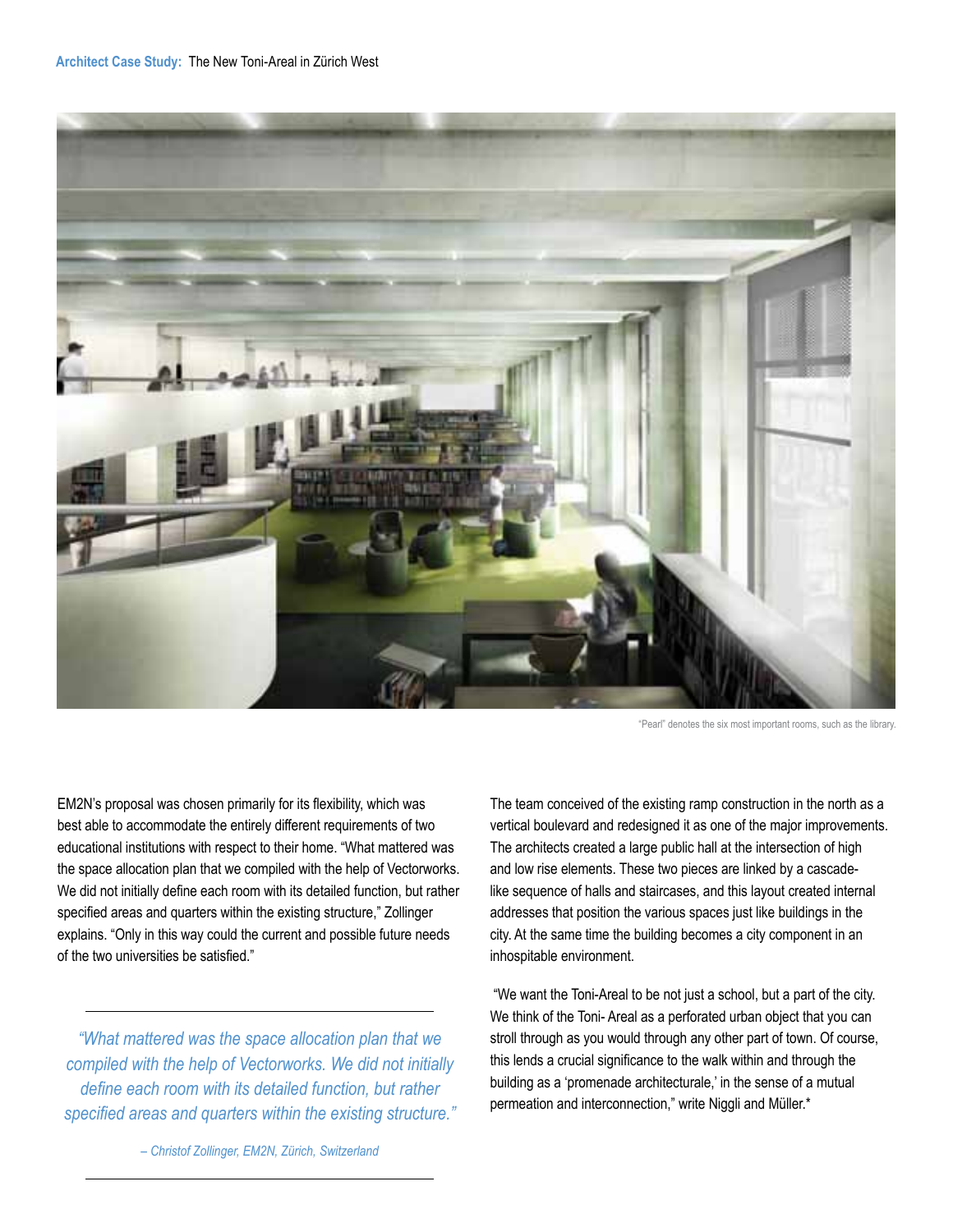

The building as city, the city as building. Green and yellow rooms, hallways and outdoor areas are public.